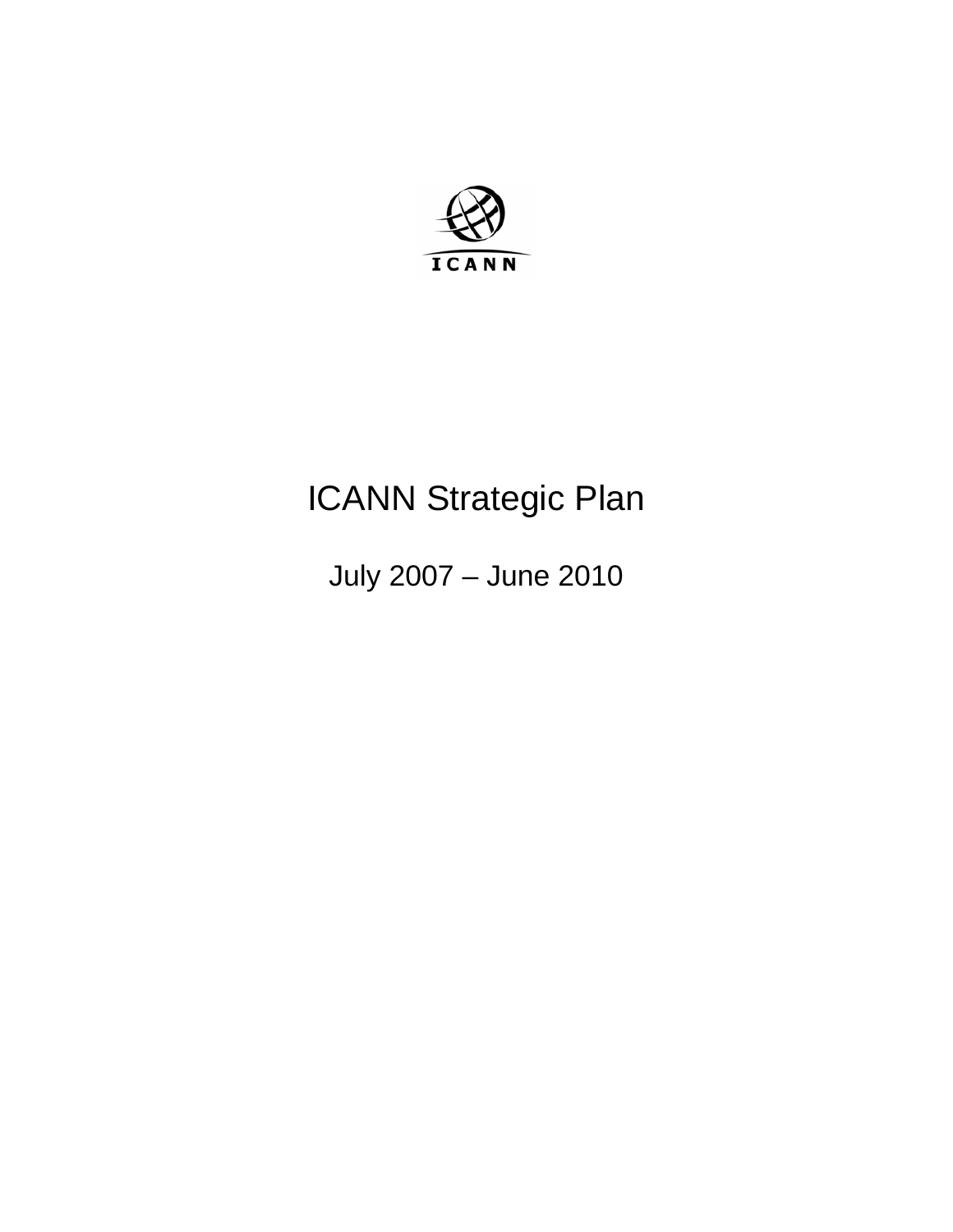#### Table of contents

| 3. Increase international participation in ICANN and the use of the Internet system |  |
|-------------------------------------------------------------------------------------|--|
|                                                                                     |  |
| 4. Increase participation in and efficiency of the ICANN multi-stakeholder          |  |
|                                                                                     |  |
| 5. Complete transition of technical coordination of the Internet's system of unique |  |
|                                                                                     |  |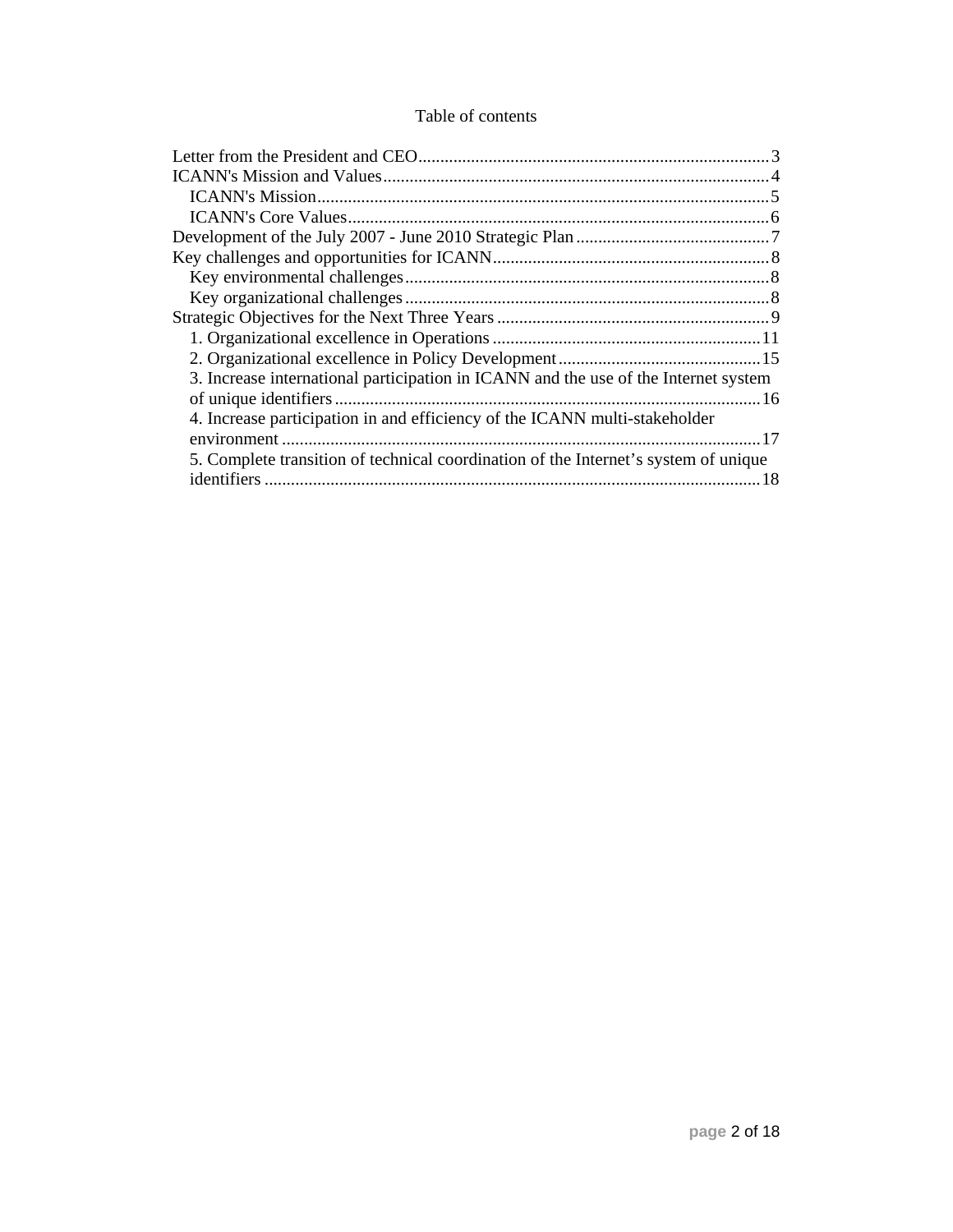#### **Letter from the President and CEO**

December 2006

To All Interested Parties:

Please accept my thanks to all those who contributed to this strategic plan. The development of this draft plan has been based on consultation with the community through workshops at ICANN meetings, and will continue through Supporting Organizations and Advisory Committees and through public forums on the ICANN website. Members of the community have been very generous with their time and we appreciate the work that they have done.

Based on feedback that we received from the first Strategic Plan written two years ago, this July 2007 - June 2010 plan is a short, concise document. This year's draft plan continues with the three-year objectives set out in last year's plan, taking into account changes such as the progress realized by execution of the Joint Project Agreement and increased attention to process transparency.

The plan provides a description of challenges and opportunities that ICANN is likely to face in the next few years and then outlines five strategic objectives for the ICANN community. Each of those objectives is then described in more detail in the text of the plan. As in the past, the strategic objectives in this plan will form the framework around which the operational plan is constructed. I look forward to working with the community in the coming months to put the first year of this plan into effect through the 2007-2008 Operational Plan.

Sincerely,

Paul Twomey, President and CEO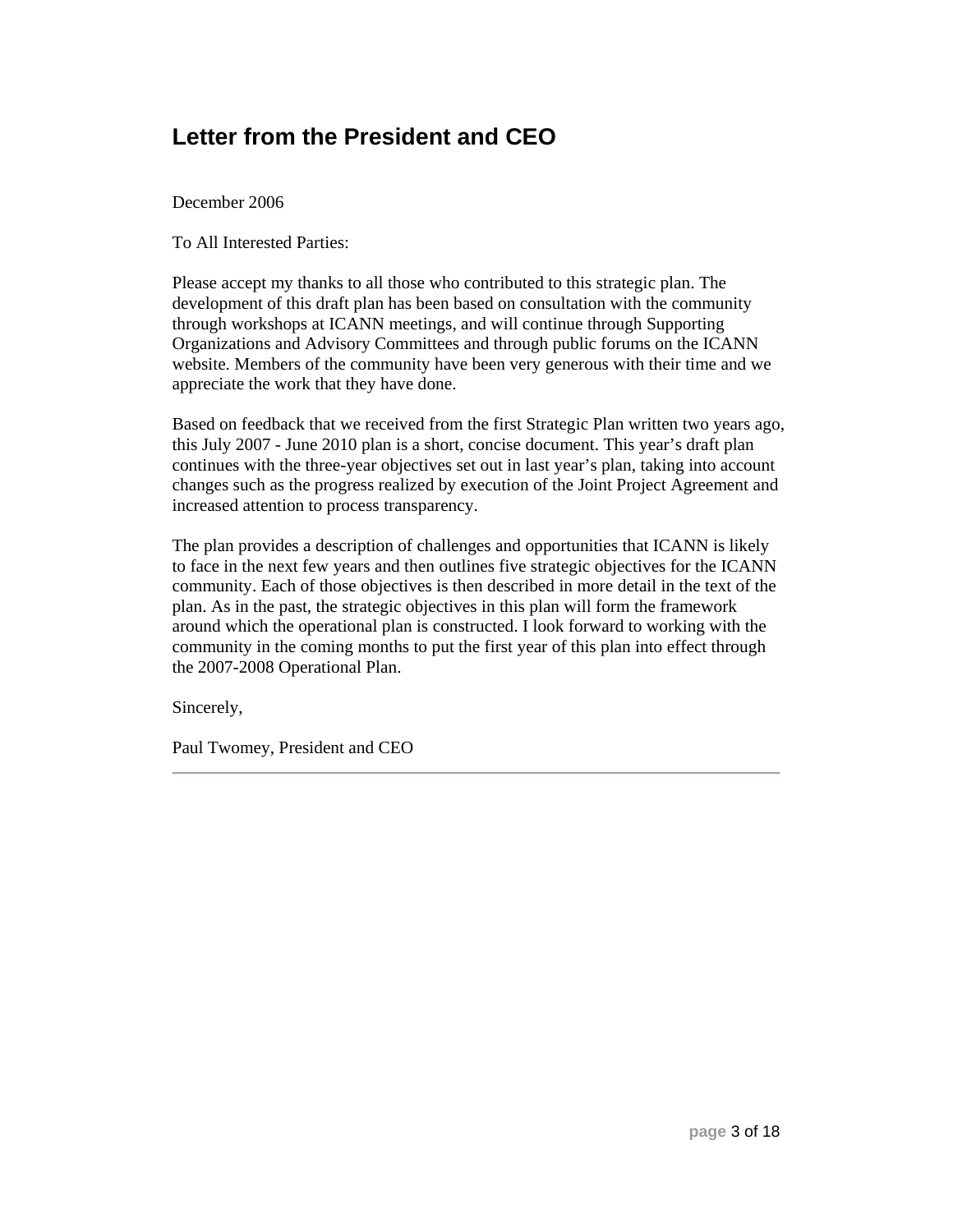#### **ICANN's Mission and Values**

The Internet requires a stable and secure system of unique identifiers if it is to serve its global community efficiently and reliably. ICANN has been established to serve the Internet community in maintaining the stability and security of the Internet's unique identifier systems, while fostering competition where appropriate to give Internet users greater choice at optimal cost. While the core functions were in the early years of the Internet (and its predecessors) performed under auspices of the US Government, ICANN marks the transition of these services from the responsibility of one national government to the global Internet community. In ICANN's selfgovernance model, the policies that create stable processes for IP address allocation and protocol parameter recordation, as well as a stable, competitive domain name system are able to be developed in a manageable, bottom-up, consensus-based process involving global, multi-stakeholder representation. In short, a key to accomplishing the strategic principles supporting ICANN's mission:

- ensuring the stability and security of the DNS,
- promoting competition and choice for users and registrants,
- facilitating the bottom-up, transparent policy development process, and
- engaging the participation of the global stakeholder community in the ICANN process

is the inter-relation among those principles. ICANN's work supporting bottom-up coordination involving global stakeholder interests also facilitates stability and competition. Similarly, facilitation of competition and practices promoting stability and security will attract global participants to the ICANN model and its policy development forums.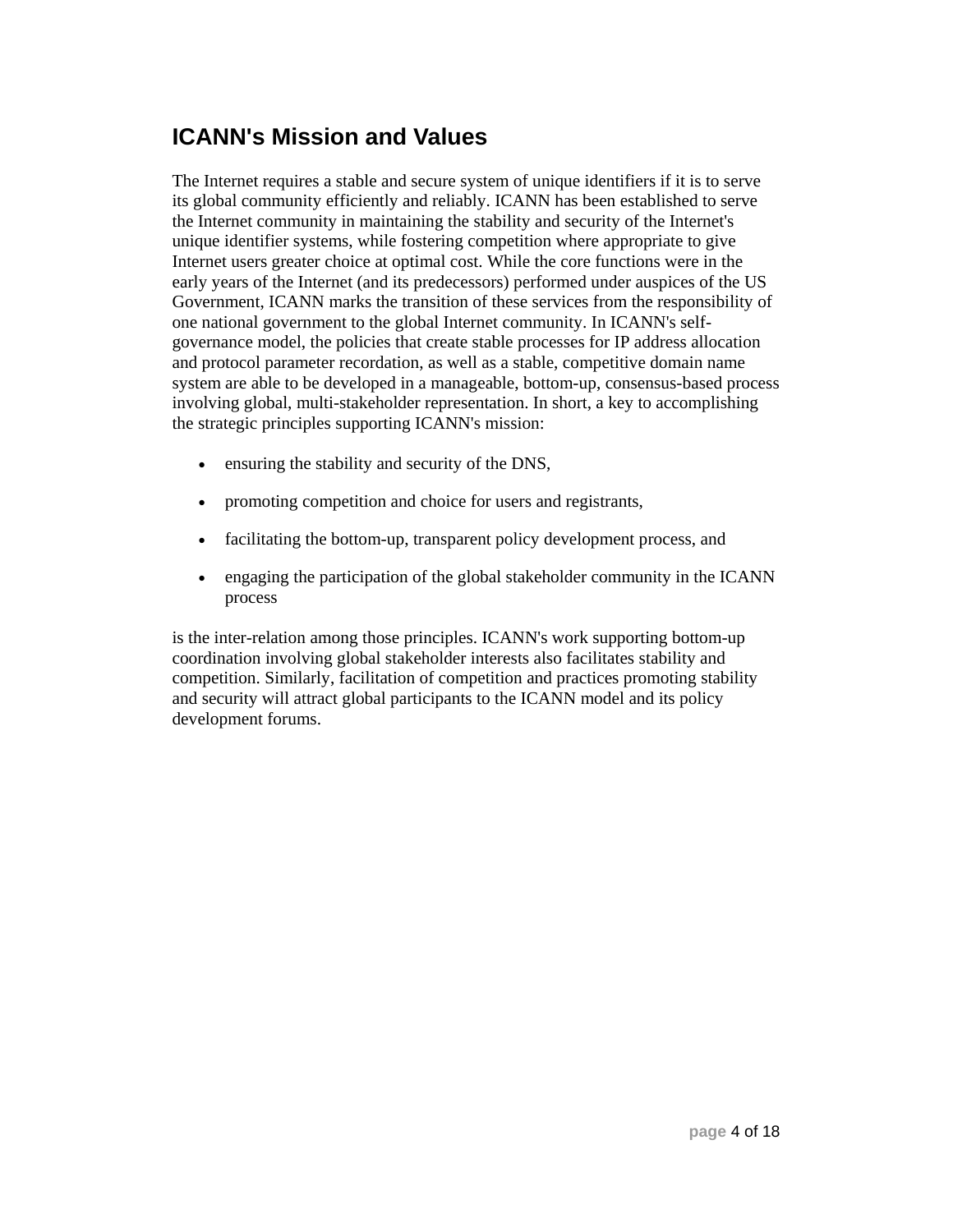# **ICANN's Mission**

Since its creation, the Internet community has vigorously discussed and reviewed the mission and values that guide ICANN's actions. This extensive, inclusive and bottom up discussion has been encapsulated in ICANN's Bylaws, its Mission and Core Values.

The limited and distinct mission of ICANN is clearly set out in Article I of its Bylaws.

The mission of The Internet Corporation for Assigned Names and Numbers ("ICANN") is to coordinate, at the overall level, the global Internet's systems of unique identifiers, and in particular to ensure the stable and secure operation of the Internet's unique identifier systems. In particular, ICANN:

- 1. Coordinates the allocation and assignment of the three sets of unique identifiers for the Internet, which are:
	- a. Domain names (forming a system referred to as "DNS");
	- b. Internet protocol ("IP") addresses and autonomous system ("AS") numbers; and
	- c. Protocol port and parameter numbers.
- 2. Coordinates the operation and evolution of the DNS root name server system.
- 3. Coordinates policy development reasonably and appropriately related to these technical functions.

ICANN is an international, non-profit, multi-stakeholder organisation. It has become the globally authoritative body on the technical and organisational means to ensure the stability and interoperability of the DNS, the continued equitable distribution of IP addresses, and accurate recordation of protocol parameters.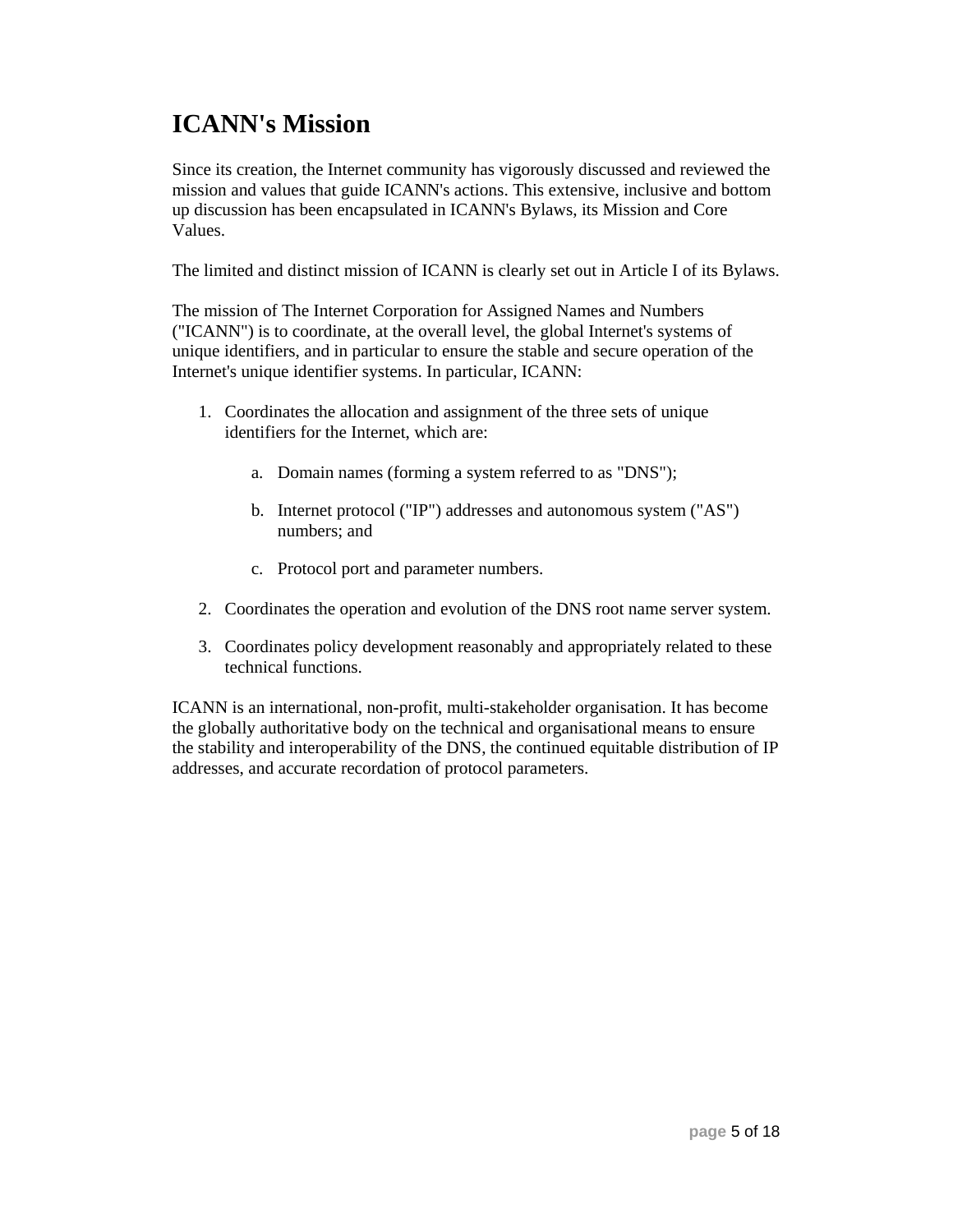# **ICANN's Core Values**

ICANN's Bylaws detail ICANN's core values as part of its Mission. In performing its mission, the following core values should guide the decisions and actions of ICANN:

| $\mathbf{1}$   | Preserving and enhancing the operational stability, reliability,<br>security, and global interoperability of the Internet.                                                                                                                   |
|----------------|----------------------------------------------------------------------------------------------------------------------------------------------------------------------------------------------------------------------------------------------|
| $\overline{2}$ | Respecting the creativity, innovation, and flow of information<br>made possible by the Internet by limiting ICANN's activities to<br>those matters within ICANN's mission requiring or significantly<br>benefiting from global coordination. |
| 3              | To the extent feasible and appropriate, delegating coordination<br>functions to or recognising the policy role of other responsible<br>entities that reflect the interests of affected parties.                                              |
| $\overline{4}$ | Seeking and supporting broad, informed participation reflecting<br>the functional, geographic, and cultural diversity of the Internet at<br>all levels of policy development and decision-making.                                            |
| $\overline{5}$ | Where feasible and appropriate, depending on market mechanisms<br>to promote and sustain a competitive environment.                                                                                                                          |
| 6              | Introducing and promoting competition in the registration of<br>domain names where practicable and beneficial in the public<br>interest.                                                                                                     |
| $\overline{7}$ | Employing open and transparent policy development mechanisms<br>that (i) promote well-informed decisions based on expert advice,<br>and (ii) ensure that those entities most affected can assist in the<br>policy development process.       |
| 8              | Making decisions by applying documented policies neutrally and<br>objectively, with integrity and fairness.                                                                                                                                  |
| 9              | Acting with a speed that is responsive to the needs of the Internet<br>while, as part of the decision-making process, obtaining informed<br>input from those entities most affected.                                                         |
| 10             | Remaining accountable to the Internet community through<br>mechanisms that enhance ICANN's effectiveness.                                                                                                                                    |
| 11             | While remaining rooted in the private sector, recognising that<br>governments and public authorities are responsible for public<br>policy and duly taking into account governments' or public<br>authorities' recommendations.               |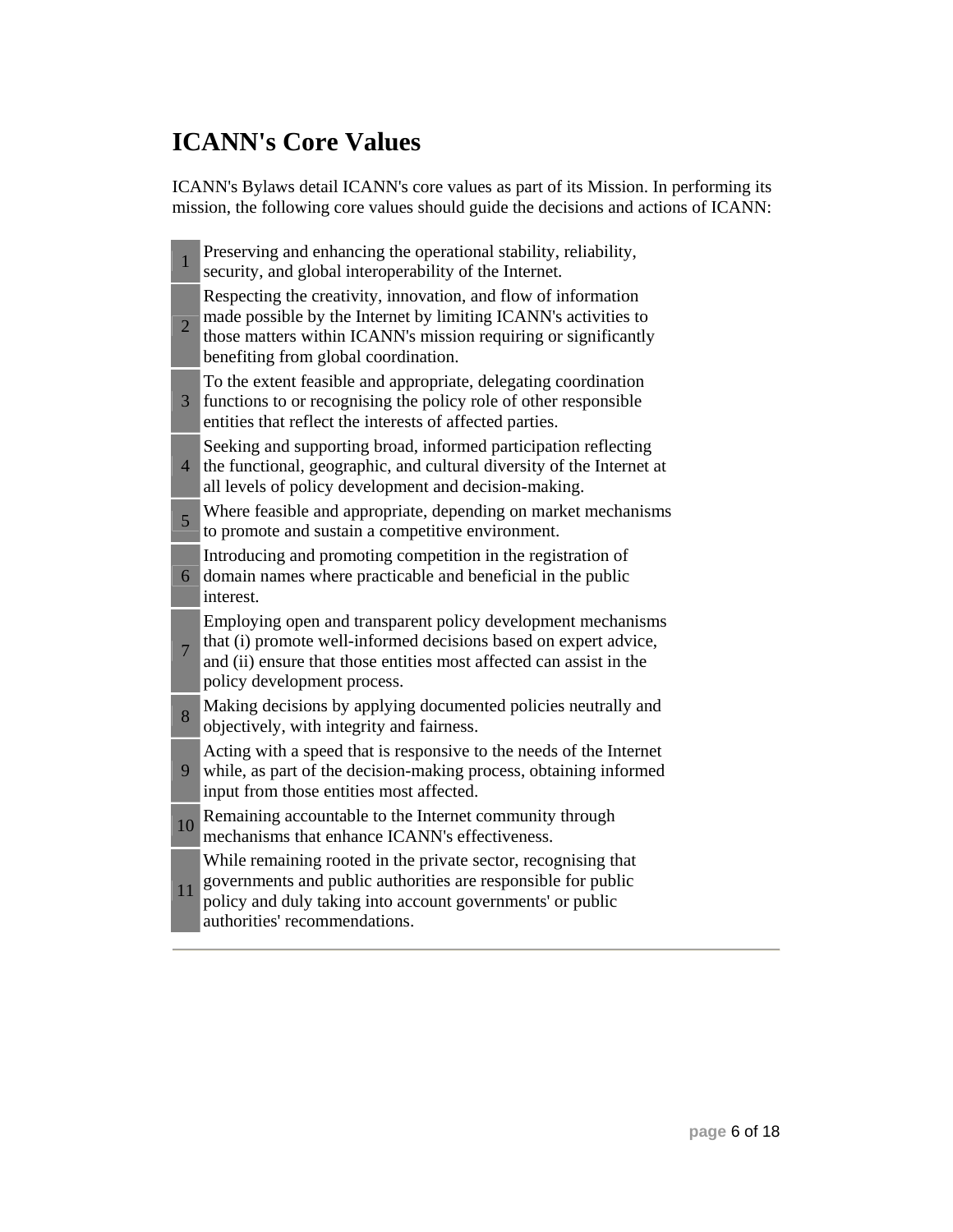#### **Development of the July 2007 - June 2010 Strategic Plan**

This initial draft of the plan is based on a bottom up, multi-phase consultation with the ICANN community. It attempts to set out the community's views of the priorities that face ICANN in the next three years as it continues to evolve as a global organisation serving the Internet community in maintaining the stability and security of the Internet's unique identifier systems.

Development of this strategic plan began at the ICANN meeting in Marrakech in July 2006. Extensive consultation with the community was undertaken in workshops with the Supporting Organisations and Advisory Committees, and also in general sessions conducted in Arabic, English, French and Spanish.

Input from the public forum and the Marrakech sessions was collated into an issues paper which was published in September 2006. Comments were sought through a public forum on the ICANN website. From this input, this draft version of the plan was written.

Telephone consultations were conducted on the first draft of the plan. Based on feedback received from the community, a revised draft was published for discussion at the Sao Paulo meeting. In Sao Paulo, consultation sessions were conducted with stakeholder groups and in general sessions in English, Spanish and French.

This final version of the plan reflects the input received from the community throughout the process. The plan was adopted by the ICANN Board in December 2006 at the Sao Paulo meeting.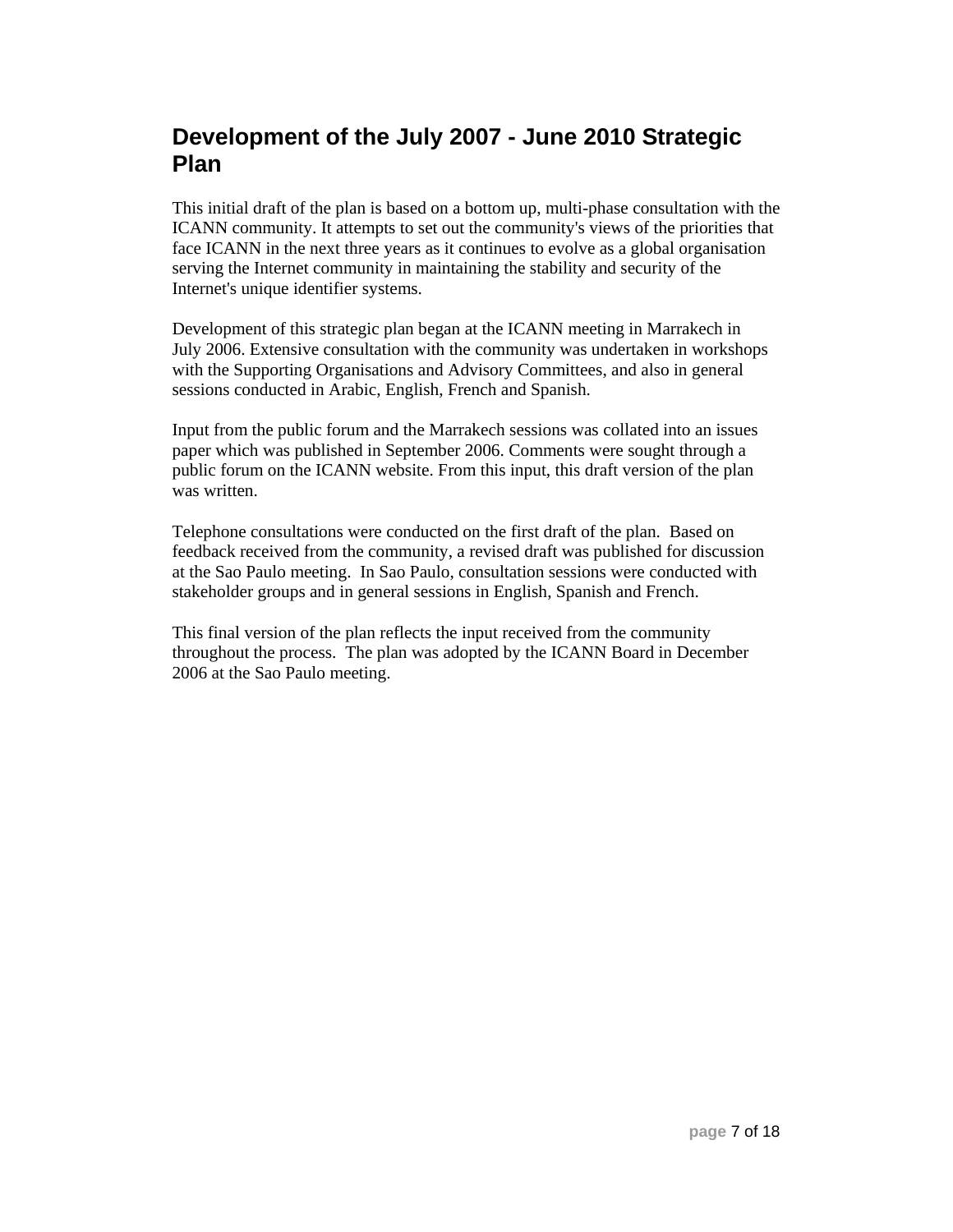#### **Key challenges and opportunities for ICANN**

This strategic plan sets out priorities for ICANN over the next three years. These priorities have been set in consultation with the community in response to what the community believes are the major challenges and opportunities that will face the organization. These challenges and opportunities are summarized here.

### **Key environmental challenges**

- i. The continued rise of the Internet as a truly global means of communication and the need for ICANN to meet the needs of a truly global stakeholder base.
- ii. Ensuring stability and security of the Internet's system of unique identifiers in an environment of increased threats.
- iii. The increasing importance of the infrastructure of the DNS for a broad range of critical commercial and communication applications.
- iv. Managing a wide range of abusive behaviours in the Internet environment that may be placed at ICANN's doorstep although they are not part of ICANN's remit.
- v. Maintaining stability given expected increases in scale driven by the number of devices using the Internet and the number of users.
- vi. Multiple complicated changes to Internet operations or protocols that need to be managed in parallel, including possible paradigm changes not yet anticipated.
- vii. Managing the continuous evolution of commercial applications and business models that use the Internet.
- viii. Avoiding possible fracturing of the DNS, perhaps brought about by some users becoming dissatisfied with perceived restrictions imposed by technical protocols or by actions of a government or governments.
- ix. ICANN taking an appropriate role in the broad group of international entities involved in Internet functions.
- x. Dealing effectively with widely differing levels of understanding among key stakeholders of technical aspects of the Internet's system of unique identifiers and the implications for Internet users.

# **Key organizational challenges**

- i. Significant increases in the volume of policy, policy development support, operations and client delivery work that needs to be done
- ii. Developing reliable, stable sources of revenue and building adequate cash reserves
- iii. An ongoing obligation to review and renew ICANN processes and performance in order to operate most effectively
- iv. Maintaining effective communication with a global audience of ICANN stakeholders with different levels of knowledge about how the DNS works.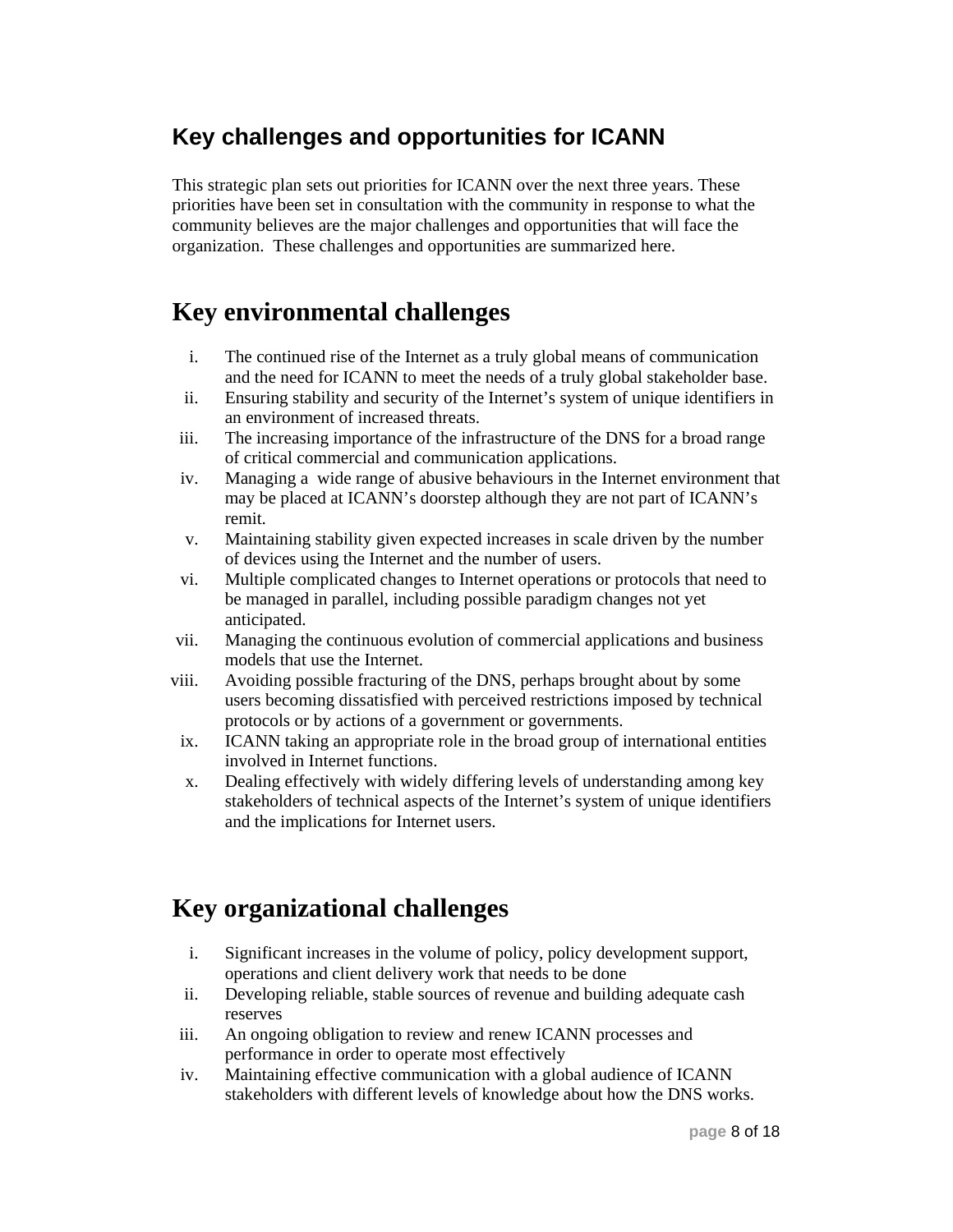#### **Strategic Objectives for the Next Three Years**

Having considered the challenges and opportunities that are most likely to present themselves over the next three years, the following objectives have been identified by the ICANN community for the ICANN community. The objectives are broad and ambitious. Specific targets to be accomplished in the near term will be set out in the one-year operating plan that follows this strategic plan.

- 1. **Organizational excellence in Operations:** If ICANN is to continue to serve a growing and increasingly international stakeholder base effectively, it must strive to further improve its basic operational functions. Given expected increases in activities related to meeting the core mission and continuing attention to stability and security of the Internet's system of unique identifiers, operational excellence is critical to ICANN's success. Accordingly, ICANN will continue to pursue adequate, diverse forms of funding models to ensure ICANN can meet the objectives set out in this plan.
- 2. **Organizational excellence in Policy Development:** The continued evolution of the Internet, especially the DNS, brings with it an increasing number and depth of policy issues that need to be decided through the ICANN process. Given this growth, the ICANN community needs to further improve its policy development processes and the support that it provides to these processes.
- 3. **Increase international participation in ICANN and the use of the Internet system of unique identifiers:** ICANN is a global forum for the discussion of issues affecting the stability and security of the Internet's unique identifier systems. At this stage of the evolution of the Internet and of ICANN's own evolution as an organization, it is appropriate to review and improve ICANN practices and procedures to ensure that they are designed to serve and support a global audience as effectively as possible. In addition, ICANN needs to continue to work with other organizations to build capability in developing countries.
- 4. **Increase participation in and efficiency of the ICANN multi-stakeholder environment:** One of ICANN's great strengths is the multi-stakeholder environment in which issues are debated and resolved. ICANN needs to continue to build on that strength by improving participation by key stakeholders in the process. As one of a number of organizations that are concerned with Internet governance, ICANN must clearly communicate its unique role and engage other organisations in dialogue on matters of common concern.
- 5. **Complete transition of technical coordination of the Internet's system of unique identifiers:** In September 2006, ICANN signed a Joint Project Agreement with the United States Department of Commerce "for the purpose of the joint development of the mechanisms, methods and procedures necessary to effect the transition of Internet domain name and addressing system (DNS) to the private sector". As part of this agreement, ICANN committed to a number of actions and principles outlined in the Affirmation of Responsibilities adopted by the ICANN Board. ICANN must now deliver on the actions described in these documents.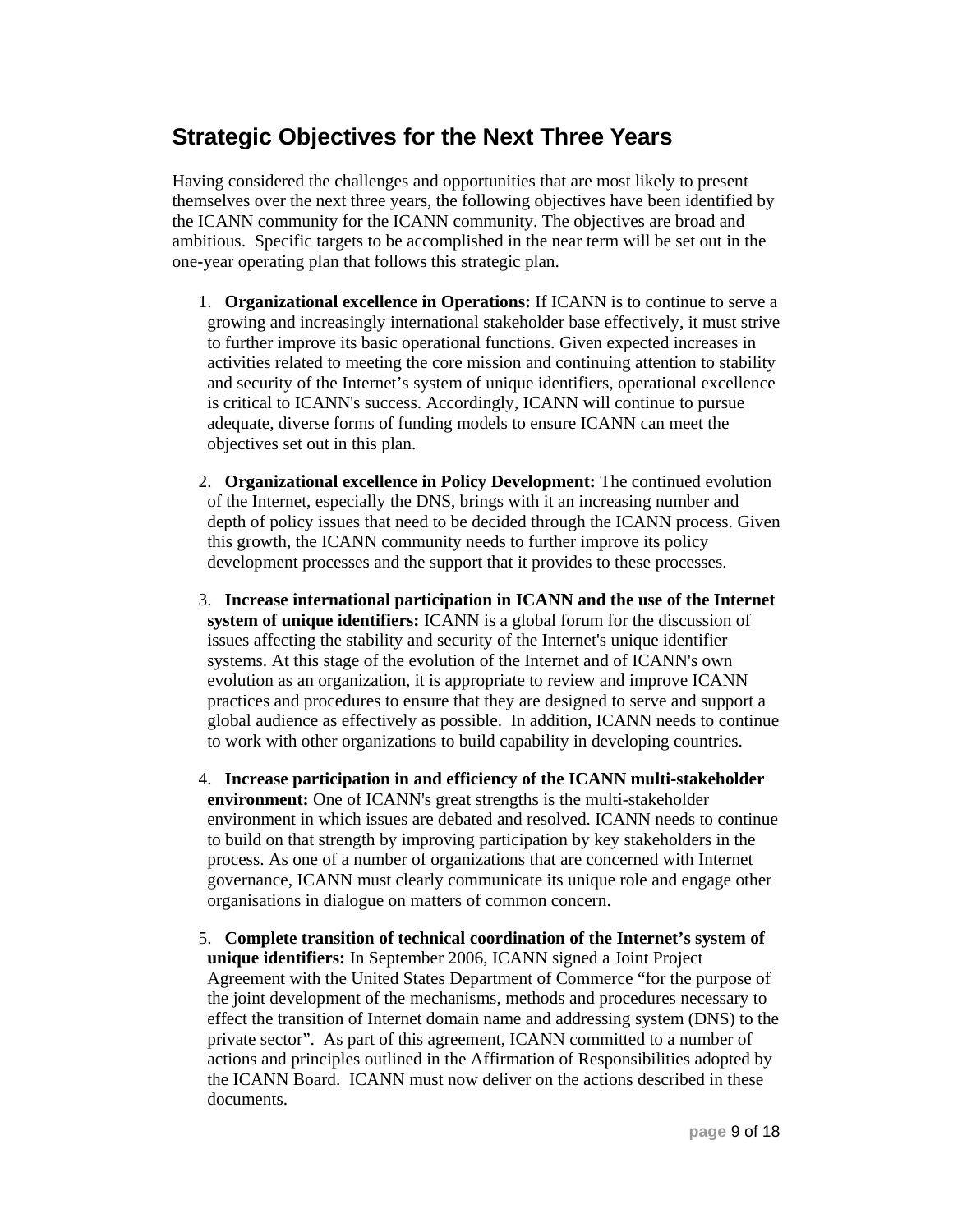#### The key priorities within these objectives

The Strategic Plan sets the direction for ICANN for the next three years by outlining the work that needs to be done under the objectives described above. Members of the community have suggested that it is worthwhile to identify the specific areas or projects that are most important (ie the key priorities) for the ICANN community over the next three years.

Those key priorities are:

- Continued improvement and automation of IANA operations.
- Implementation of those objectives that continue to ensure the stability and security of the Internet's systems of unique identifiers.
- The deployment of Internationalized Domain Names as TLDs.
- The creation of a process for the designation of new gTLDs.
- The implementation of best practice in accountability, transparency and governance.
- The implementation of a proactive contractual compliance program.
- Improvement of cooperation and coordination of the activities of the GAC with the ICANN Board and with other constituencies.
- The implementation of independent reviews of Supporting Organizations and Advisory Committees and other ICANN bodies and the carrying out of those improvements that are deemed to be appropriate as determined through community consultation.
- Addressing the challenges of significant growth, especially the increased demand on ICANN operations and policy processes.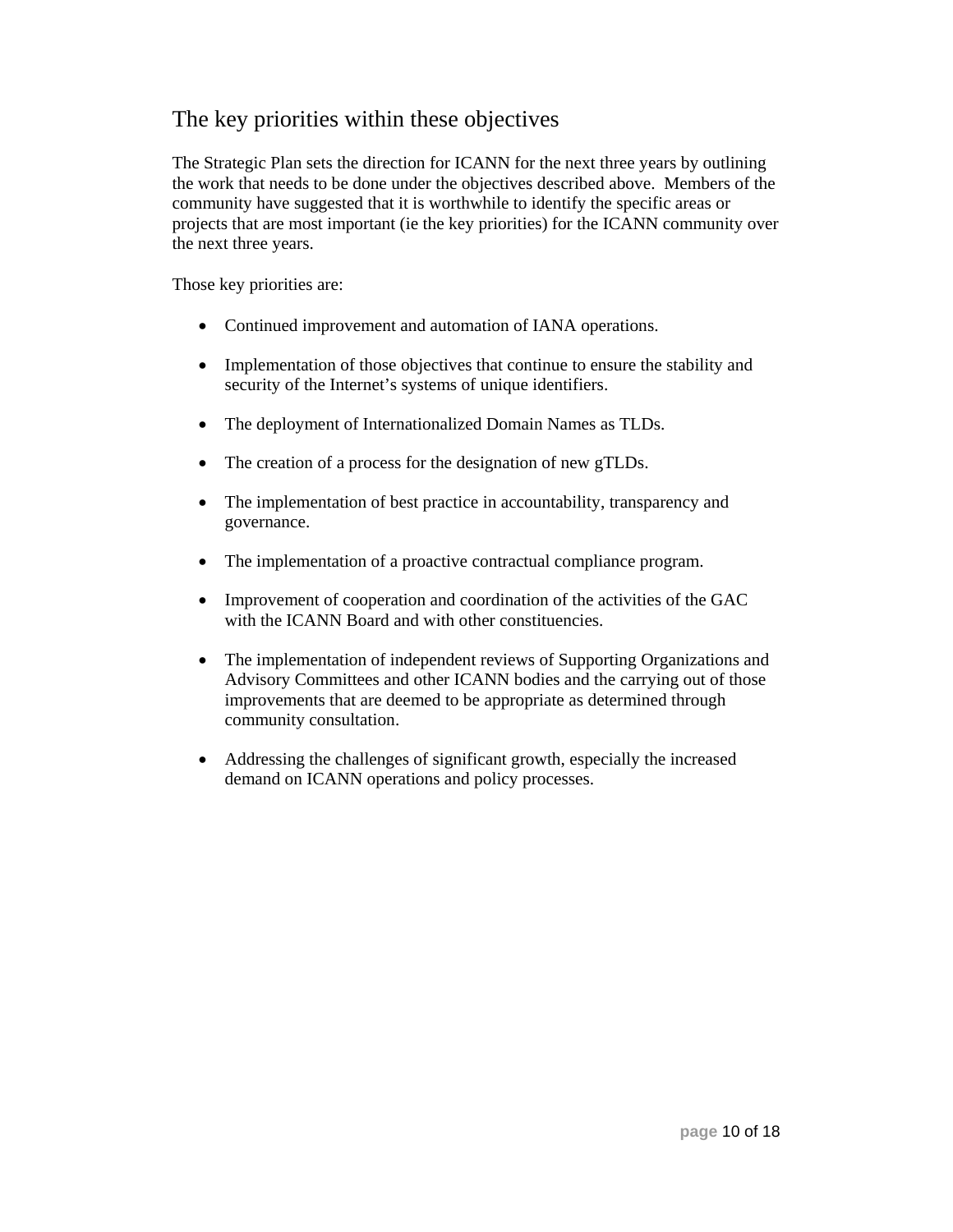#### **1. Organizational excellence in Operations**

- 1. Operational performance targets for IANA
	- 1. Collaborate with customers (e.g. through working groups) to establish acceptable year-by-year performance targets and meet all of those targets; continue to improve so those targets can be reset by mutual agreement as new performance levels are achieved.
	- 2. Automate IANA processes where appropriate to enhance productivity and efficiency.
	- 3. Collaborate with customers to augment IANA operations to include security services to customers in accordance with evolving community standards.
	- 4. Publish IANA processes and practices and engage with customers to introduce revisions and adaptations where appropriate.
	- 5. Provide public statistical information on IANA performance, and provide access to individual request status in a secure and confidential manner.
- 2. Operational performance targets for gTLD Registry tasks
	- 1. Address new registry services requests in accordance with the consensus policy implementation, and provide information to the GNSO council to lead to improvements in the policy based upon experiences.
	- 2. Develop and implement effective feedback reporting methodologies on all implemented consensus policies to enable the GNSO to improve the effectiveness of .consensus policies.
	- 3. Implement Board approved consensus policies in a timely, effective manner.
	- 4. Develop a methodology to negotiate and execute new gTLD contracts and the renewal of existing gTLD contracts in a timely, predictable, standard way.
- 3. Operational performance targets for gTLD Registrar tasks:
	- 1. Facilitate the activities of the registration market to promote competition and choice for consumers in all regions of the world; foster innovation to develop additional markets.
	- 2. Develop tools for registrars so that they can readily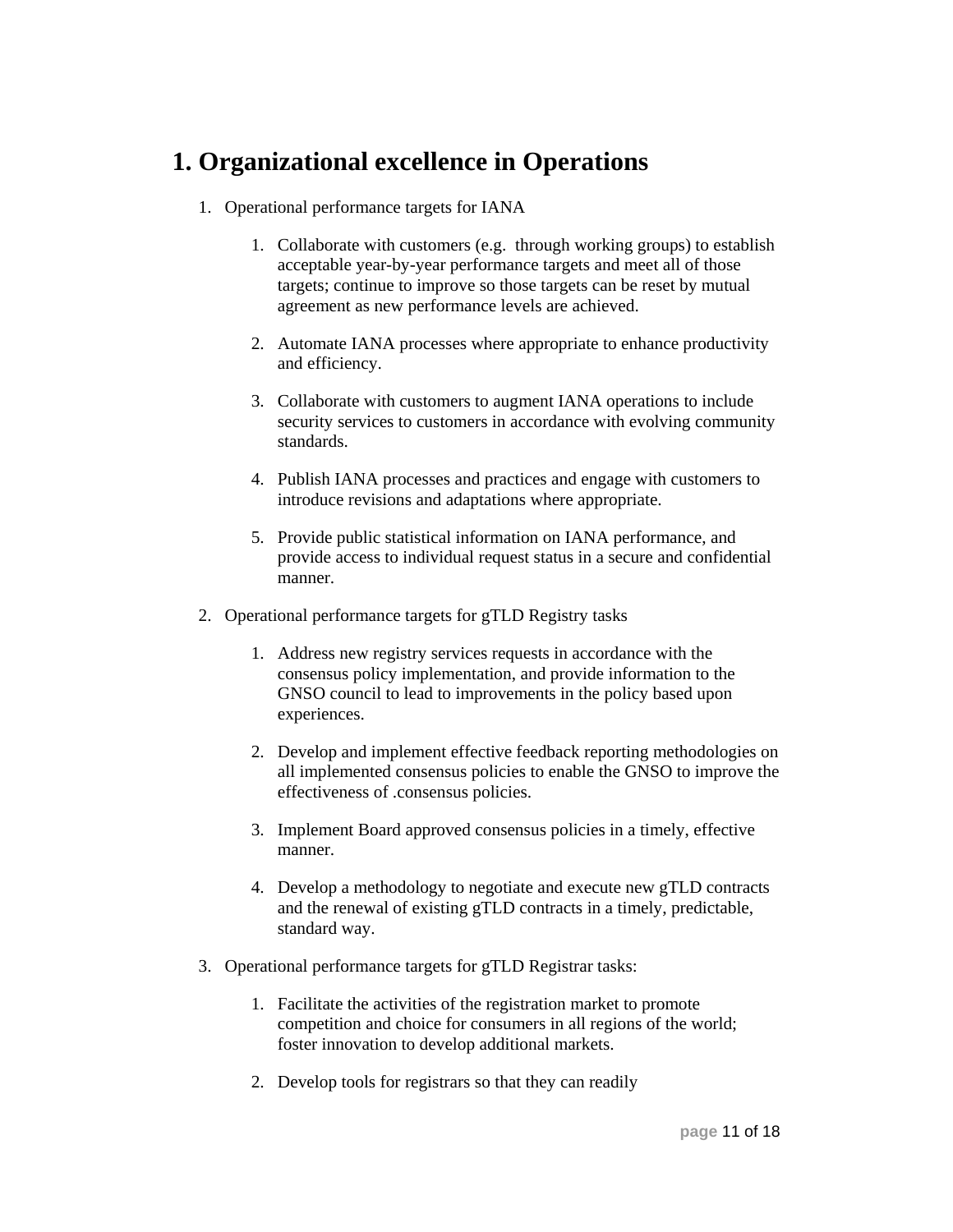- interact with ICANN as required by agreement,
- provide performance metrics to and receive the same from ICANN, and
- have access to information and data meaningful to the operation of the registration business.
- 3. In consultation with relevant stakeholders (including registrants), identify and implement improvements in the accreditation process, including developing appropriate criteria for registrar accreditation and improving processing times for applications.
- 4. Conduct outreach efforts to enhance relations with the global community of gTLD registrars to improve understanding of their unique concerns and circumstances while also improving their understanding of ICANN and ICANN policies.
- 4. Contractual compliance:
	- 1. Continue to improve contractual compliance through the development of the compliance function, expanding the staffing and developing of a proactive compliance program.
	- 2. Collaborate with gTLD registrars, gTLD registries, registrants and end users to identify compliance program elements that best serves ICANN's mission and challenges.
	- 3. Develop appropriate feedback mechanisms into the accreditation process and relevant policy processes.
- 5. Making use of the contacts made to ICANN by registrants and end-users, establish processes and collect data in order to effectively provide complainants with proper direction, collect and analyse data to recognize trends and identify potential problems areas associated with ICANN's technical coordination role, and inform the community of this information.
- 6. Continue to facilitate the deployment of Internationalised Domain Names (IDNs) by creating forums for exchange of information, integrating the technical, policy, government-related and communications aspects into a program plan, and through collaboration, execute according to the plan objectives.
- 7. Continue the execution of the strategy to designate new gTLDs. Complete the policy development process and implement the resulting policy.
- 8. Build on previous hardening of the L-root server. Establish performance targets and measure performance against them to ensure ongoing stable operations; encourage geographical diversity of the L-root server in regional areas.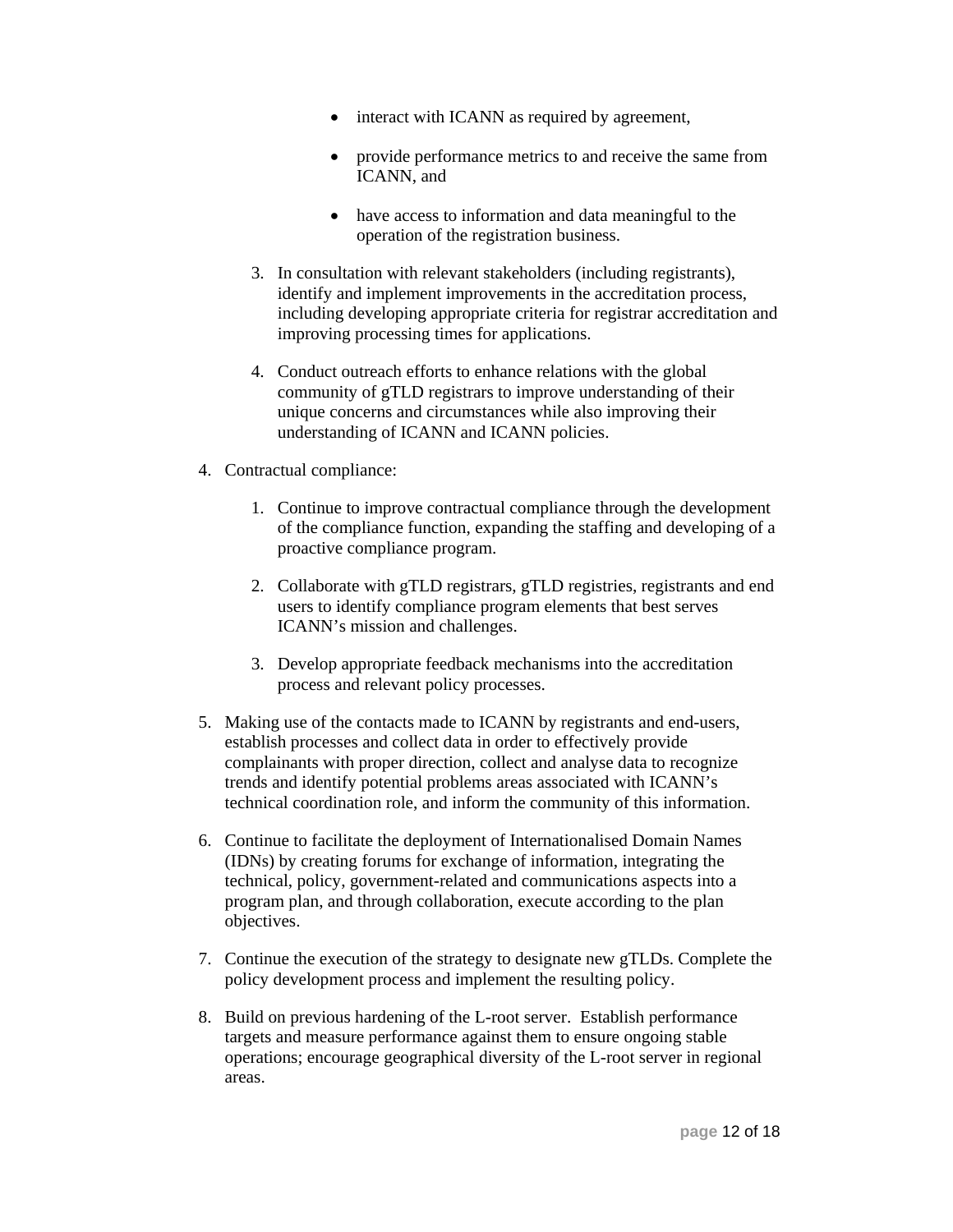- 9. Continue to implement best practice project management processes to:
	- 1. Identify project milestones and deliverables,
	- 2. Improve project delivery,
	- 3. Budget and measure project spending, and
	- 4. Improve transparency.
- 10. Procedures for dealing with emergency situations and potential business failure of key operational entities:
	- 1. Fully implement contingency plans and study the effect of registry and registrar failover in order to appropriately protect registrants and report on this to the community in ways that do not compromise security.
	- 2. Implement an emergency response plan for ICANN, i.e., responses for different emergency situations (internal and external), ensuring agreed processes with key partners, ensuring full operational redundancy, preparing messaging strategies; reporting on these plans to the community in ways that do not compromise security.
- 11. Further improve accountability of the operating planning and the budget process and ensure a level of revenue appropriate for ICANN mission and objectives:
	- 1. Further refine project based budgets and measurement and reporting of performance against those budgets.
	- 2. Ensure there is sufficient budget to accomplish the objectives set out in this plan. In accordance with sound business practice, continue to establish diverse, consistent sources for revenue. This includes developing new sources for revenue presently not included in the ICANN budget.
- 12. Improve response to requests for technical advice:
	- 1. Build capability to respond to requests in developing countries and undertake comprehensive study as required to provide understanding, and establishing service metrics (such as turnaround times).
	- 2. Facilitate ICANN processes (such as requests to the IANA function) with appropriate expert advice.
- 13. Maintain and improve internal Information Technology infrastructure used to support critical ICANN operations (eg ICANN staff, meetings, publishing services).
- 14. Develop and implement a workforce planning methodology for ICANN staff to attract and retain high quality staff. Implement a workforce planning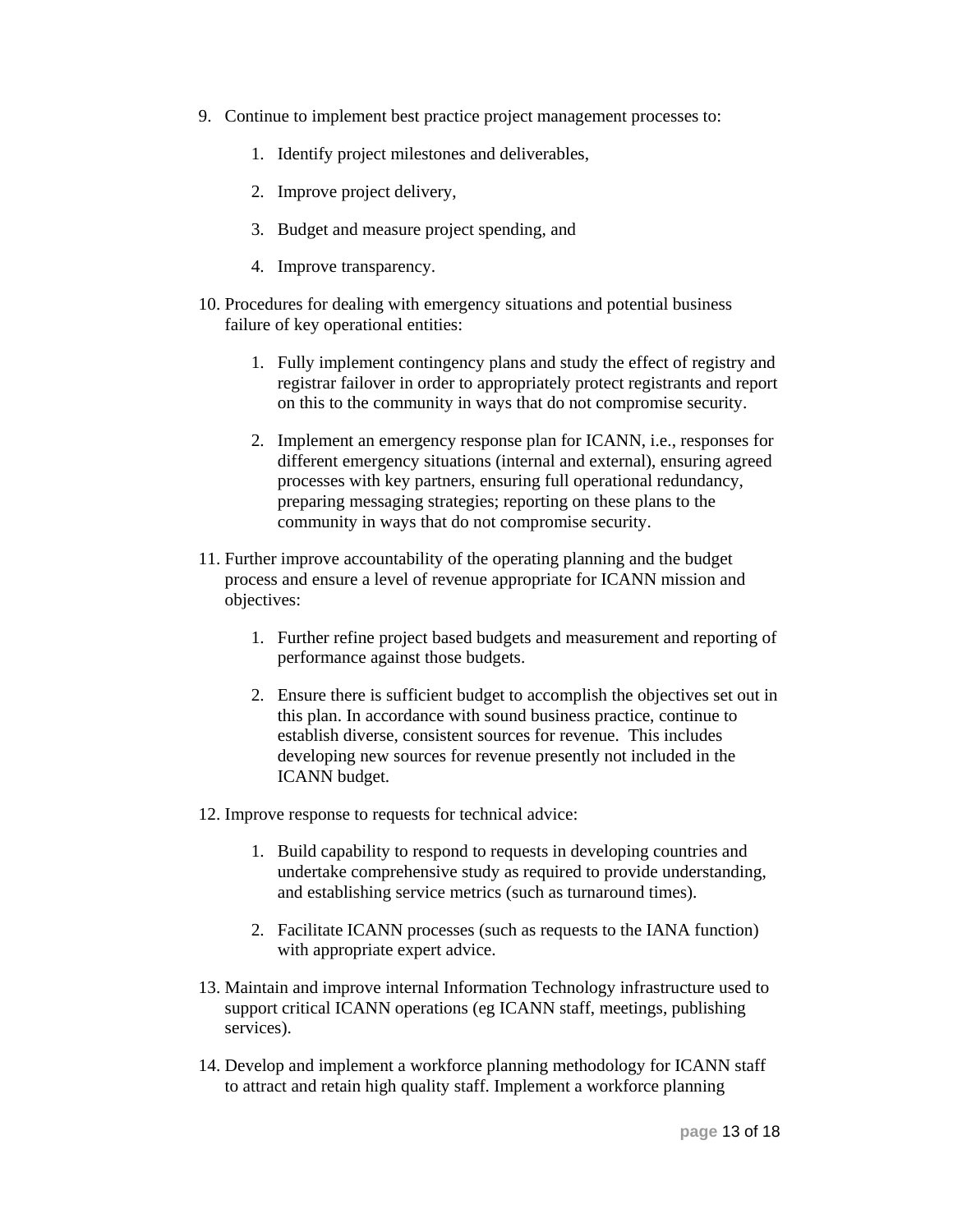methodology, develop and improve recruitment and retention processes, improve performance metrics, monitor against turnover targets.

15. The challenges posed by growth are significant. They must be given high priority if ICANN is to remain effective while facing the organization and operation issues posed by the managing this great amount of change. Monitor workloads, and analyse implications of increased demand on ICANN operations and policy processes. Identify and develop ways of improving scalability and achieving or deriving economies of scale for operations and policy development support. Use previous experience to develop staff requirements.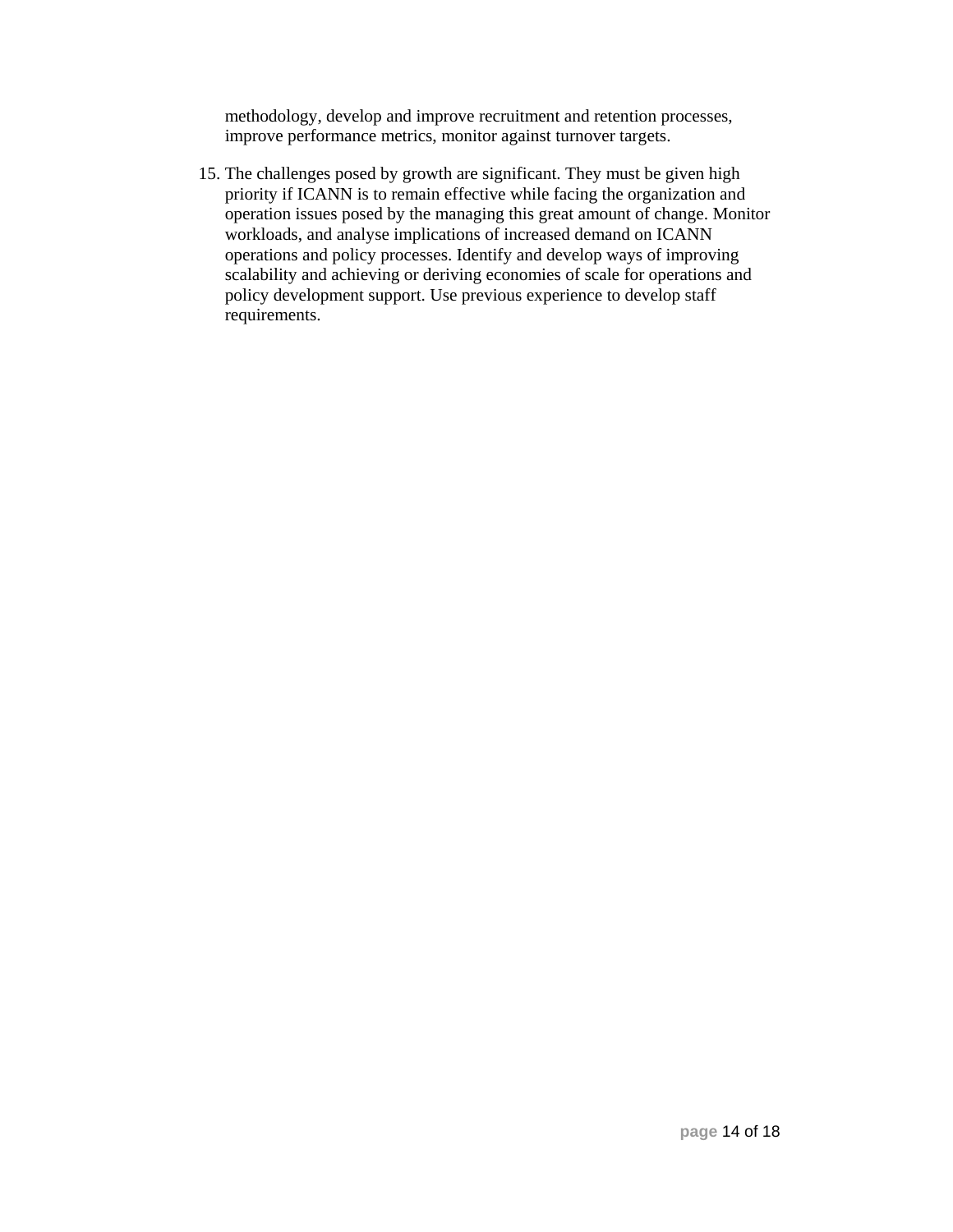# **2. Organizational excellence in Policy Development**

- 1. Undertake research and publish papers (with translations where appropriate) to help the community better understand technical issues, economic issues, user and registrant needs, market expectations and behaviour, business models and the implications of these factors on ICANN policy development, and also the implications of ICANN policies on Internet users
- 2. Improve the efficiency and effectiveness of Supporting Organizations and Advisory Committees, including:
	- 1. Conducting independent reviews and working with the community to implement improvements in the processes of Supporting Organizations and Advisory Committees.
	- 2. Working with the community to identify and implement improvements in policy support and policy processes, including the Policy Development Process.
	- 3. Developing and implementing an evaluation and review process for all ICANN consensus policy work, including development, implementation and impact.
	- 4. Broadening and deepening capability for policy development work in Supporting Organizations to enable distribution of tasks across a greater number of parties.
	- 5. Supporting regular planning to assist effective resource management for policy work.
	- 6. Provide Supporting Organizations and Advisory Committees with the correct level of staff and other support to facilitate efficient and effective policy development.
	- 7. Improve cooperation and coordination of the activities of the GAC with the ICANN Board and with other constituencies, especially so as to facilitate effective engagement of the GAC in processes and consideration of GAC advice on policy issues.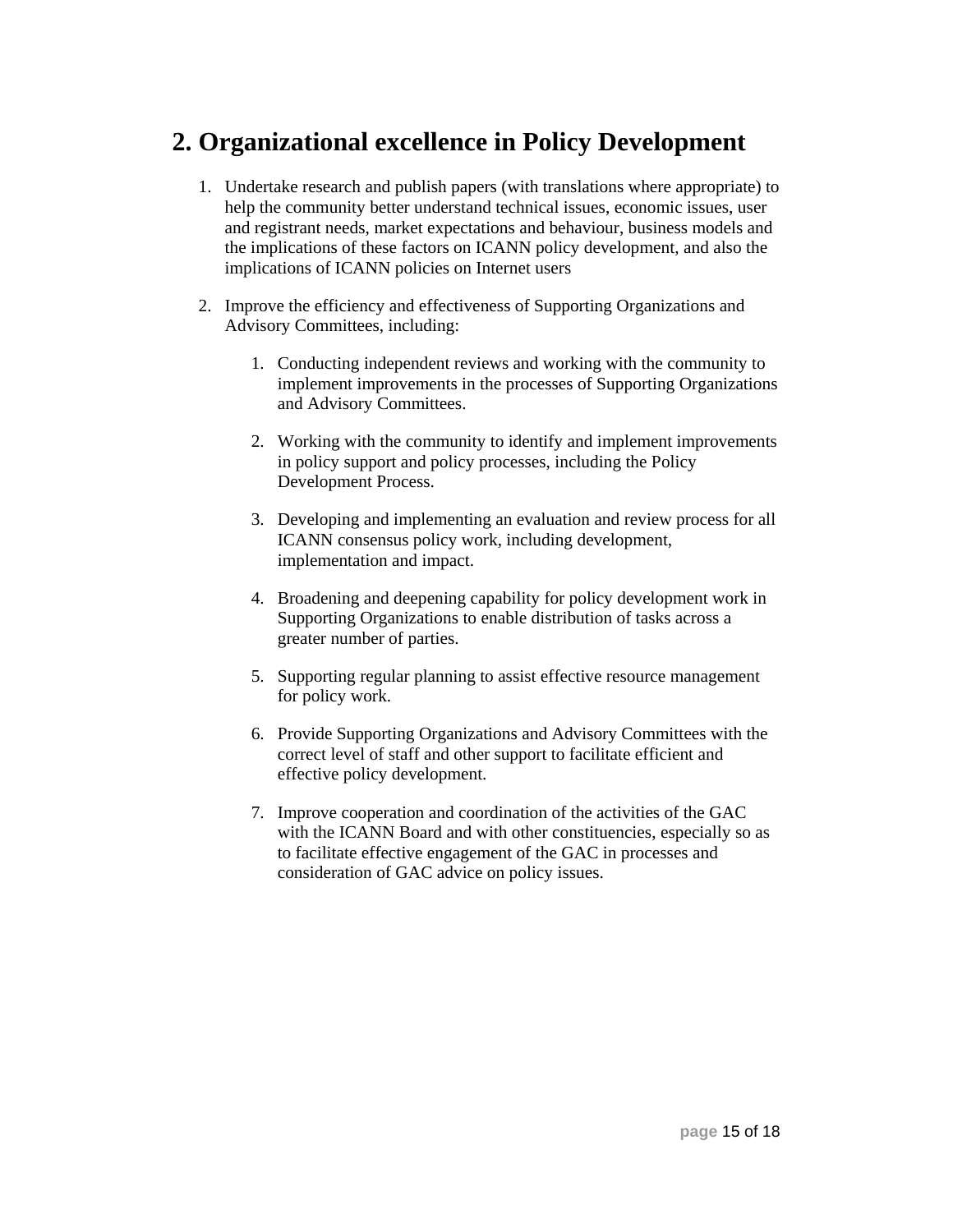# **3. Increase international participation in ICANN and the use of the Internet system of unique identifiers**

- 1. Improve the ability of stakeholders to participate in ICANN processes, including participation in languages other than English:
	- 1. Implement a translation policy designed to effectively meet the objectives of the organisation that takes into account stakeholder requirements, the need for effective and economic programs, and the goal of raising participation levels.
	- 2. Work with the ICANN stakeholder community to develop and implement an attendance program and other programs to improve stakeholder participation, particularly to encourage potential participants in least developed countries Establish and monitor metrics for participation by region.
- 2. Work with the community to redesign ICANN business and policy development support practices and processes to meet the needs of a global audience:
- 3. In each region, work with country code TLD managers and operators, local Internet communities (including governments, private sector and civil society) and regional organizations to develop and monitor outreach programs for their region to improve capabilities in IP address, domain name and root management services:
	- 1. Implement a plan for each region (to include active ongoing liaison with regional organizations and declaration of intent for programs in each region).
	- 2. Working with the ccNSO, develop recommended best practices for technical aspects of DNS management in ccTLDs.
	- 3. Monitor and report against plan.
	- 4. Leverage the skills embedded in ccTLDs to facilitate communications in languages familiar to participants.
- 4. Conduct outreach and education regarding the planned deployment of IDN TLDs. Support ccNSO policy development efforts so that ccTLDs can realize benefits of this development.
- 5. Encourage ccTLD participation in the ccNSO.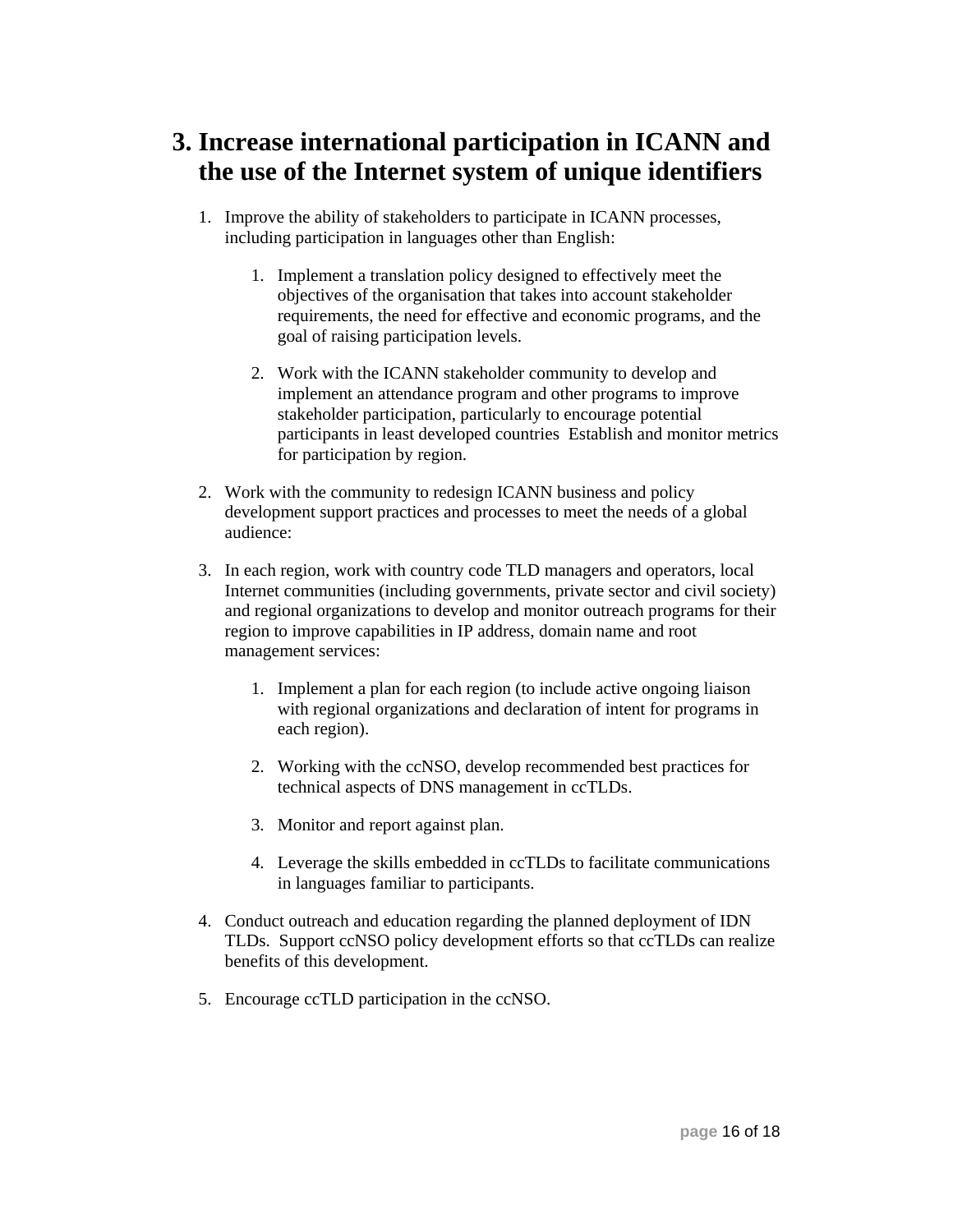# **4. Increase participation in and efficiency of the ICANN multi-stakeholder environment**

- 1. Improve and deepen participation in the ICANN process by stakeholders:
	- 1. In partnership with constituency groups, develop and implement plans to increase participation for each stakeholder group, and measure results against targets.
	- 2. Provide education and engage business and technical experts to inform the new participants.
	- 3. Undertake an ongoing review of ICANN's meetings program to ensure they facilitate achievement of ICANN's mission and encourage participation in the ICANN process, including support for remote participation.
- 2. Conduct a review of the Nominating Committee and implement recommendations to improve ICANN's ability to recruit for key leadership positions.
- 3. Implement and refine a communications plan that clearly explains ICANN's mission and communicates ICANN's activities and achievements.
- 4. Implement a program to enhance and develop relevant skills and knowledge in existing participants and in the next generation of ICANN leadership.
- 5. Develop and implement a knowledge management program to institutionalize corporate memory and communicate core ICANN values.
- 6. Strengthen relationships with key partners as needed to assist ICANN in carrying out its mission, including through existing mechanisms and forums. Specifically acknowledge and identify the role of technical, policy making, advisory, governmental, regional, service and educational groups with whom ICANN partners as the first step toward increasing participation in the ICANN model.
- 7. Identify key forums with which ICANN should interact to:
	- 1. Assist in dealing with issues that are related to but not in ICANN's ambit
	- 2. Facilitate ICANN's mission by engaging those not typically involved in ICANN-related forums